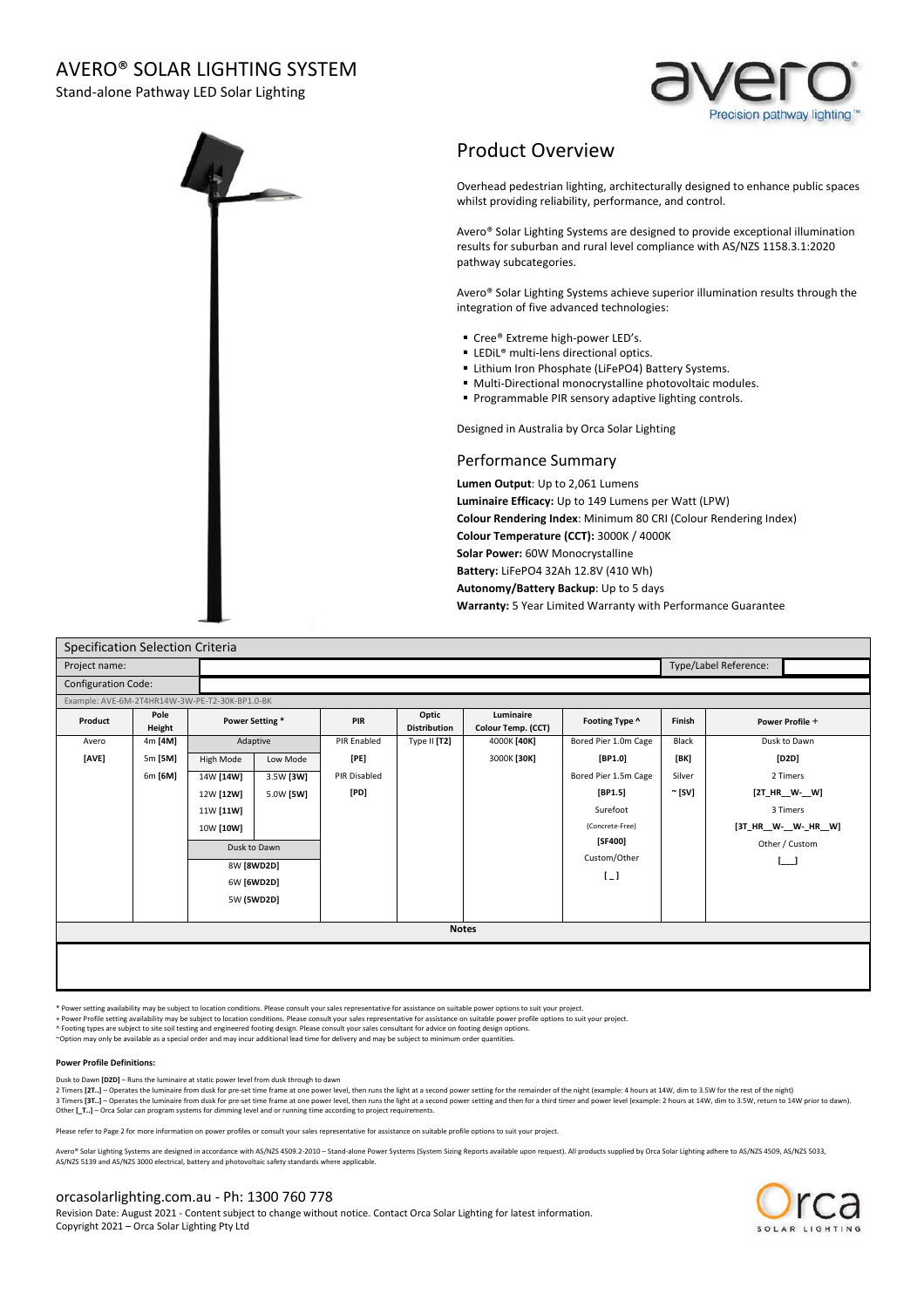# AVERO® SOLAR LIGHTING SYSTEM

Stand-alone Pathway LED Solar Lighting

## Functionality

#### **Multi-Directional PV for Optimal Solar Collection**

Avero® Solar Lighting Systems feature a pole-top mounted photovoltaic module which enables full flexibility of orientation and tilt angle adjustment to ensure that regardless of which way the luminaire is aimed, solar collection will be optimal.

The full 360° orientation and 0-60° locking tilt adjustment allows the PV module to collect the optimal amount of energy with the PV facing North and tilted to the appropriate angle to suit the install location relative to the suns tracking path.



#### **Programmable PIR Sensor and Power Profiles**

Avero® Solar Lighting Systems feature a programmable PIR sensors which allow the user to set light output modes and timers.

Light output modes offer the ability to control the lighting so that high light levels can be applied when needed and reduce to low light levels when not needed.

The PIR Sensor can be enabled to increase light levels when pedestrian movements are detected.

This functionality reduces light pollution and assists with compliance of Obtrusive Light Limitations (AS/NZS 4282) and International Dark Sky Association recommendations.

Light Output Modes and Timers can be adjusted from the ground using the 2.4Ghz Remote Control.



Running state

01 System state: Discharging

Past data

> 1 day before <

02 Battery voltage: 12.3V

03 PV voltage: 17.5V

02 Min. Voltage: 11.3V

03 Max. Voltage: 12.5V

a.

film<sup>1</sup>



#### **Parameter Setting and Diagnostics**

The Avero® Solar Lighting Systems 2.4Ghz multi-function remote control allows the user to adjust system parameters including light output profiles and timer settings. In addition, the remote control reads current and historic system status data including battery and solar performance for fast and easy diagnostic reporting.

**Bu** Running data

03 Single battery voltage

Running data

03 Single battery voltage

01 Running state

01 Running state

02 Past data

02 Past data

**Ref** 

**PV Tilt Angle:**

PV Module Tilt Angle Guide - Australia



#### **Precision Pathway Application Optics**

Avero® Solar Lighting Systems utilise advanced optical light distribution technology though multioverlay Dow Corning® silicone lenses.

The optical design platform paired with Cree's XHP Series Extreme High-Power LED chips delivers the highest efficiency and control using full cut-off IESNA Type II distributions.



Avero® Solar Lighting Systems deliver high uniformity, precise light distribution, enhanced visual comfort, zero upward waste light and full compliance to glare limitations guaranteeing a better lighting outcome for municipalities, pathway users and surrounding ecological areas.

#### **Autonomy**

Avero® Solar Lighting Systems are designed in accordance with the methodologies of AS/NZS 4509.2 to ensure the photovoltaic module is adequately sized and the discharge continuity of the battery system is balanced year-round.

This process ensures extended life of the premium battery systems used in Avero® Solar Lighting System. Calculation reports can be supplied upon request to verify solar and battery system sufficiency.

| 5.00        | 4.94 | 4.76 | 4.22       | 3.45 | (3.04) | $\sqrt{3.13}$ | 3.53 | 3.97 | 4.44 | 4.66       | 4.78 |
|-------------|------|------|------------|------|--------|---------------|------|------|------|------------|------|
| 鼺           | m    | 鼺    | <b>EER</b> | 223  | m      | 惢             | m    | m    | m    | m          | m    |
| JAN         | FEB  | MAR  | APR        | MAY  | JUN    | <b>JUL</b>    | AUG  | SEP  | OCT  | <b>NOV</b> | DEC  |
| a pro<br>0% | 0%   | 1%   |            |      |        |               | ÷    |      |      | 0%         | ÷    |
|             |      |      | 24%        | 28%  |        | ш<br>(27%)    | 21%  | 11%  | 7%   |            | 6%   |
|             |      |      |            |      | 49%    |               |      |      |      |            |      |

\*Example for illustrative purposes only – Autonomy calculations are subject to location conditions.



3-Days

7-Days

14-Days

21-Days

 $30.0$  ave

#### orcasolarlighting.com.au - Ph: 1300 760 778

Revision Date: August 2021 - Content subject to change without notice. Contact Orca Solar Lighting for latest information. Copyright 2021 – Orca Solar Lighting Pty Ltd



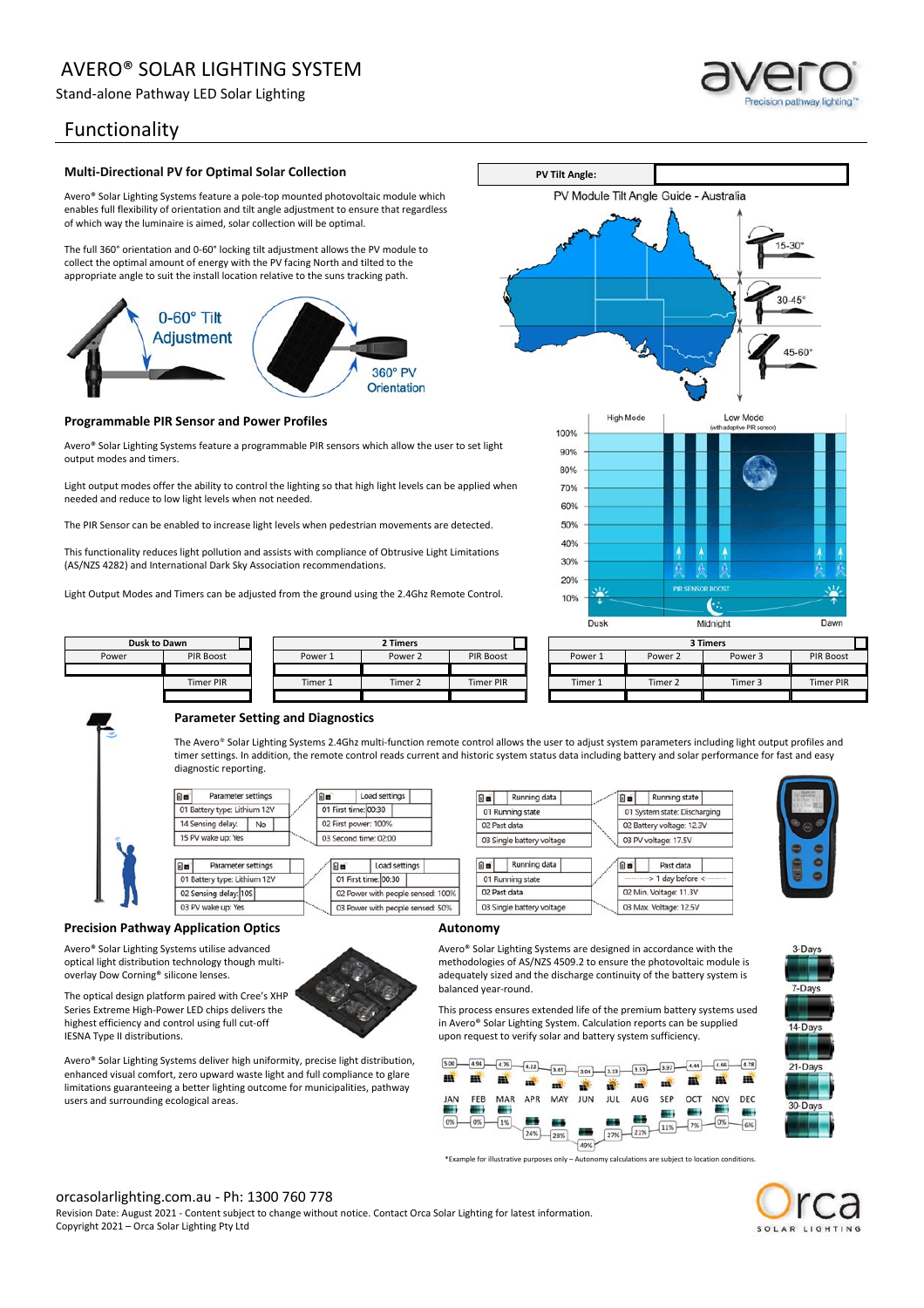## AVERO® SOLAR LIGHTING SYSTEM

Stand-alone Pathway LED Solar Lighting

## Photometric Performance









| <b>Lumen Output</b> |                   |       |       |  |  |
|---------------------|-------------------|-------|-------|--|--|
| Setting (%)         | Nominal Power (W) | 3000K | 4000K |  |  |
| 100%                | 14.0              | 1,924 | 2,061 |  |  |
| 90%                 | 12.5              | 1,733 | 1,854 |  |  |
| 80%                 | 11.0              | 1,530 | 1,648 |  |  |
| 70%                 | 10.5              | 1,348 | 1,442 |  |  |
| 60%                 | 9.0               | 1,156 | 1,236 |  |  |
| 50%                 | 8.0               | 962   | 1,030 |  |  |
| 40%                 | 6.0               | 810   | 867   |  |  |
| 30%                 | 5.0               | 577   | 618   |  |  |
| 20%                 | 3.5               | 385   | 412   |  |  |

\* Lumen output as per NATA test report data for the LED package and in-situ luminaire testing (Ref. LL22171- R01 and LL22172-R01 Light Lab International, accreditation No. 2258)

| Temp °C        | <b>Initial LMF</b> | 50,000 Hr | 100,000 Hr |
|----------------|--------------------|-----------|------------|
| $15^{\circ}$ C | 1.02               | 0.95      | 0.88       |
| $20^{\circ}$ C | 1.01               | 0.94      | 0.87       |
| $25^{\circ}$ C | 1.00               | 0.93      | 0.86       |

Lumen maintenance values are calculated per TM-21 based on IESNA LM-80 data collected in an ISO 17025:2005 accredited test facility.

(1) Projected Value represents interpolated value based on the time duration which is within six times the IESNA LM-80-08 total test duration (in hours) for the packaged LED chip (12,096 Hours)

(2) In accordance with IESNA TM-21-11, Calculated Value represented is for a time duration that exceeds six times the IESNA LM-80-08 total test duration for the packaged LED chip

It is recommended that additional maintenance factors shall be applied for consideration of dirt depreciation and where luminaires are to be installed in higher ambient temperature environments.

#### **Polar Candela Distribution**





# Avero 14W 3000K 1924 Lumens at 6m Mount Height **ISO Plot – Dusk to Dawn Mode (6W) Recommended Lumen Maintenance Factors**

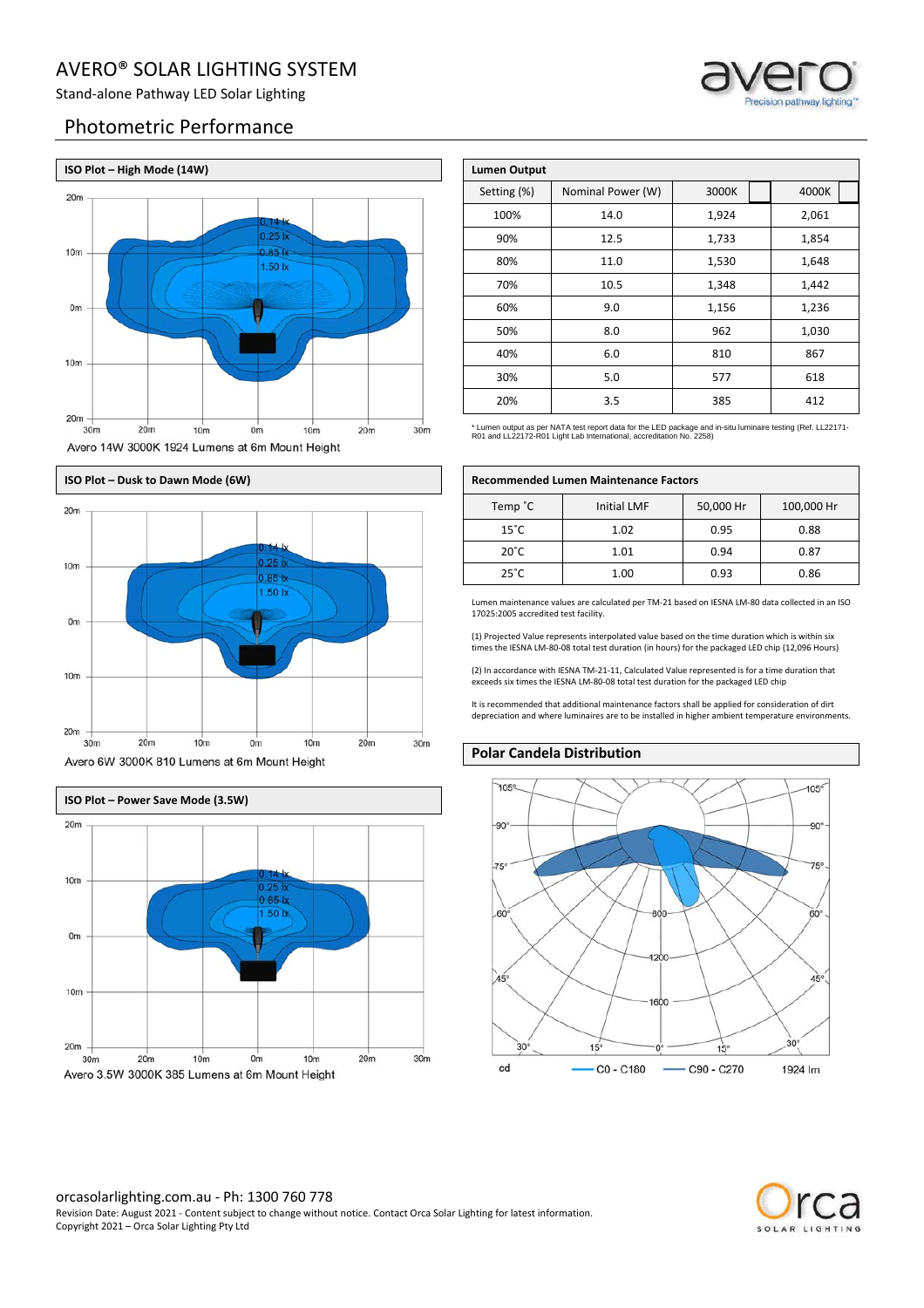## AVERO® SOLAR LIGHTING SYSTEM Stand-alone Pathway LED Solar Lighting Electrical and Mechanical Specifications



#### **Mechanical (Luminaire and PV Module Assembly)** Construction Material **Aluminium Aluminium Alloy (<1.0% Cu) with E-Coat Dual Powder Coat Finish** Fixings 316 Stainless Steel Dimensions 560 x 752 x 50 (Solar/PV Module) 530 x 212 x 92 (Luminaire Housing) 500 x 50 x 30 (Outreach Arm) Weight 26 kg Ingress Protection Rating(s) **IP67** (LED Module and Optics) IP67 (Leteronics & Connections) Impact Rating(s) **IFC 61215 Hail Impact (Solar Module)** IK08 (LED Optical Lens) **IEC 61215 Hail Impact (Solar Module**) Solar/PV Directionality **Directionality 1.15°** Increments, full 360° Orientation Packaging **Packaging Type: Single Carton** Neight: 30 kg Dimensions: 925 x 400 x 735 Standards Compliance and Testing United System Body: AS 1874 (Aluminium) – ISO 12944-5:2007 (Paint Finishes) and ISO 9227 (Corrosion) IEC 60529 (Ingress Protection) Inc. and Testing Lighting System Body: AS 1874 (Aluminium Pole(s): AS/NZS 4100 (Steel Structures), AS/NZS 3679 (Structural Steel), AS/NZS 1163 (Cold-formed structural steel hollow sections)

| Luminaire                                                                                                                                               |                                                 |                                                                                     |                       |             |  |
|---------------------------------------------------------------------------------------------------------------------------------------------------------|-------------------------------------------------|-------------------------------------------------------------------------------------|-----------------------|-------------|--|
| LED Type                                                                                                                                                | Cree Extreme High Power XHP70B                  |                                                                                     |                       |             |  |
| <b>LED Current</b>                                                                                                                                      | 810mA (Maximum)                                 |                                                                                     | 150mA (Minimum)       |             |  |
| <b>LED Power</b>                                                                                                                                        | 14.0W (Maximum)                                 |                                                                                     | 3.5W (Minimum)        |             |  |
| LED Lifespan                                                                                                                                            |                                                 | L90B10 > 100,000hrs at 25°C T <sup>a</sup> (TM-21-2011 @ 12,000 Hrs on LM80 report) |                       |             |  |
| Lumen Output                                                                                                                                            | <b>Maximum Power Setting</b>                    |                                                                                     | Minimum Power Setting |             |  |
|                                                                                                                                                         | 2,061 (4000K)                                   | 1,926 (3000K)                                                                       | 412 (4000K)           | 385 (3000K) |  |
| <b>Correlated Colour</b>                                                                                                                                | 3000K / 4000K                                   |                                                                                     |                       |             |  |
| Temperature (CCT)                                                                                                                                       |                                                 |                                                                                     |                       |             |  |
| Colour Rendering Index (CRI)                                                                                                                            | 80+ CRI                                         |                                                                                     |                       |             |  |
| Optics / Distribution Type                                                                                                                              | <b>IESNA Type II Medium</b>                     |                                                                                     |                       |             |  |
| <b>Optical Material</b>                                                                                                                                 | Dow Corning® MS-1002 Silicone LEDiL® Multi-Lens |                                                                                     |                       |             |  |
| <b>Operating Temperature Range</b>                                                                                                                      | -40 $^{\circ}$ C to +50 $^{\circ}$ C            |                                                                                     |                       |             |  |
| LM80-08-2008, IES TM-21-2011 & IEC/EN62717 (LED Lifespan at 12,000 Hours), NATA ISO/IEC 17025 (Photometric).<br><b>Standards Compliance and Testing</b> |                                                 |                                                                                     |                       |             |  |

| <b>Photovoltaic / Solar Engine</b> |                                                                                 |  |  |  |  |
|------------------------------------|---------------------------------------------------------------------------------|--|--|--|--|
| Cell Type                          | Monocrystalline with 3.2mm Tempered Glass                                       |  |  |  |  |
| Cell Count                         | 36                                                                              |  |  |  |  |
| Rated Power Output (Pmax)          | 60W                                                                             |  |  |  |  |
| Maximum Power Voltage (Vmp)        | 18.0V                                                                           |  |  |  |  |
| Open Circuit Voltage (Voc)         | 21.22V                                                                          |  |  |  |  |
| Short Circuit Current (Isc)        | 3.75A                                                                           |  |  |  |  |
| Maximum Power Current (Imp)        | 3.34A                                                                           |  |  |  |  |
| Standards Compliance and Testing   | IEC 61730 (Photovoltaic Module Safety), IEC 61215 (Photovoltaic Modules Design) |  |  |  |  |

| <b>Battery System</b>              |                                                                                  |                     |  |
|------------------------------------|----------------------------------------------------------------------------------|---------------------|--|
| Chemistry Type                     | Lithium Iron Phosphate (LiFePO4)                                                 |                     |  |
| <b>Rated Capacity</b>              | 32 Ah (Ampere Hours)                                                             | 410 Wh (Watt Hours) |  |
| <b>Rated Voltage</b>               | 12.8V                                                                            |                     |  |
| <b>Operating Temperature Range</b> | -20 $^{\circ}$ C to +60 $^{\circ}$ C                                             |                     |  |
| Rated Depth of Discharge (DoD)     | 80%                                                                              |                     |  |
| Rated Cycle Life @ 0.2C            | $\geq 6,000$ Cycles at 0.2C to 50% DoD<br>$\geq$ 4,000 Cycles at 0.2C to 80% DoD |                     |  |
| <b>Standards Compliance</b>        | IEC 62133 (Lithium Battery Systems)                                              |                     |  |

| <b>Electrical and Control</b>                                                     |                                                                                                                           |
|-----------------------------------------------------------------------------------|---------------------------------------------------------------------------------------------------------------------------|
| Controller Type                                                                   | Pulse Width Modulation (PWM) with integrated step-up LED driver                                                           |
| System Voltage                                                                    | 12V                                                                                                                       |
| Maximum Input Voltage                                                             | 55V                                                                                                                       |
| Maximum Charge Current                                                            | 20A                                                                                                                       |
| <b>Load Conversion Efficiency</b>                                                 | 90-96%                                                                                                                    |
| Load Current Accuracy                                                             | $3%$                                                                                                                      |
| Maximum Load Power                                                                | 60W                                                                                                                       |
| Load Current Range                                                                | 50mA to 4000mA                                                                                                            |
| Load Voltage Range<br>15-60V                                                      |                                                                                                                           |
| <b>Operating Temperature Range</b>                                                | -35 $^{\circ}$ C to +65 $^{\circ}$ C                                                                                      |
| Programmable Infrared >6m Range at 6m Height (12m Radius)<br><b>Motion Sensor</b> |                                                                                                                           |
| <b>Remote Control</b>                                                             | 2.4Ghz WIFI Remote Control – (Parameter Setting and Diagnostic Reporting)                                                 |
| Standards Compliance and Testing                                                  | CE, RoHS (Restriction of Hazardous Substances), IEC 62109-1 (Safety of Power Converters), IEC 60529 (Ingress Protection), |
|                                                                                   | EN 60590 (Safety of Information Technology Equipment).                                                                    |

| <b>Poles</b>                                                                               |                                                                         |                                                                                                                  |  |  |
|--------------------------------------------------------------------------------------------|-------------------------------------------------------------------------|------------------------------------------------------------------------------------------------------------------|--|--|
| Material                                                                                   | Hot Dip Galvanized Steel (dual powder coat or marine finishes optional) |                                                                                                                  |  |  |
| <b>Height Options</b>                                                                      | 4m, 5m, 6m                                                              |                                                                                                                  |  |  |
| Foundation Bolt Arrangement                                                                | 4 x M20 x 233mm PCD                                                     |                                                                                                                  |  |  |
|                                                                                            | Solar/PV Array                                                          | Luminaire Outreach                                                                                               |  |  |
| Spigot Size                                                                                | $\emptyset$ 60mm x 108mm                                                |                                                                                                                  |  |  |
| Standards Compliance and Testing                                                           |                                                                         | AS/NZS 1170 (Structural Design Actions), AS 4100 (Steel Structures), AS/NZS 4600 (Cold-Formed Steel Structures). |  |  |
| Region A, B, C (subject to pole foundation type and soil conditions)<br><b>Wind Rating</b> |                                                                         |                                                                                                                  |  |  |

Avero® Solar Lighting Systems are designed in accordance with AS/NZS 4509.2-2010 – Stand-alone Power Systems (System Sizing Reports available upon request). All products supplied by Orca Solar Lighting adhere to AS/NZS 4509, AS/NZS 5033, AS/NZS 5139 and AS/NZS 3000 electrical, battery and photovoltaic safety standards where applicable.

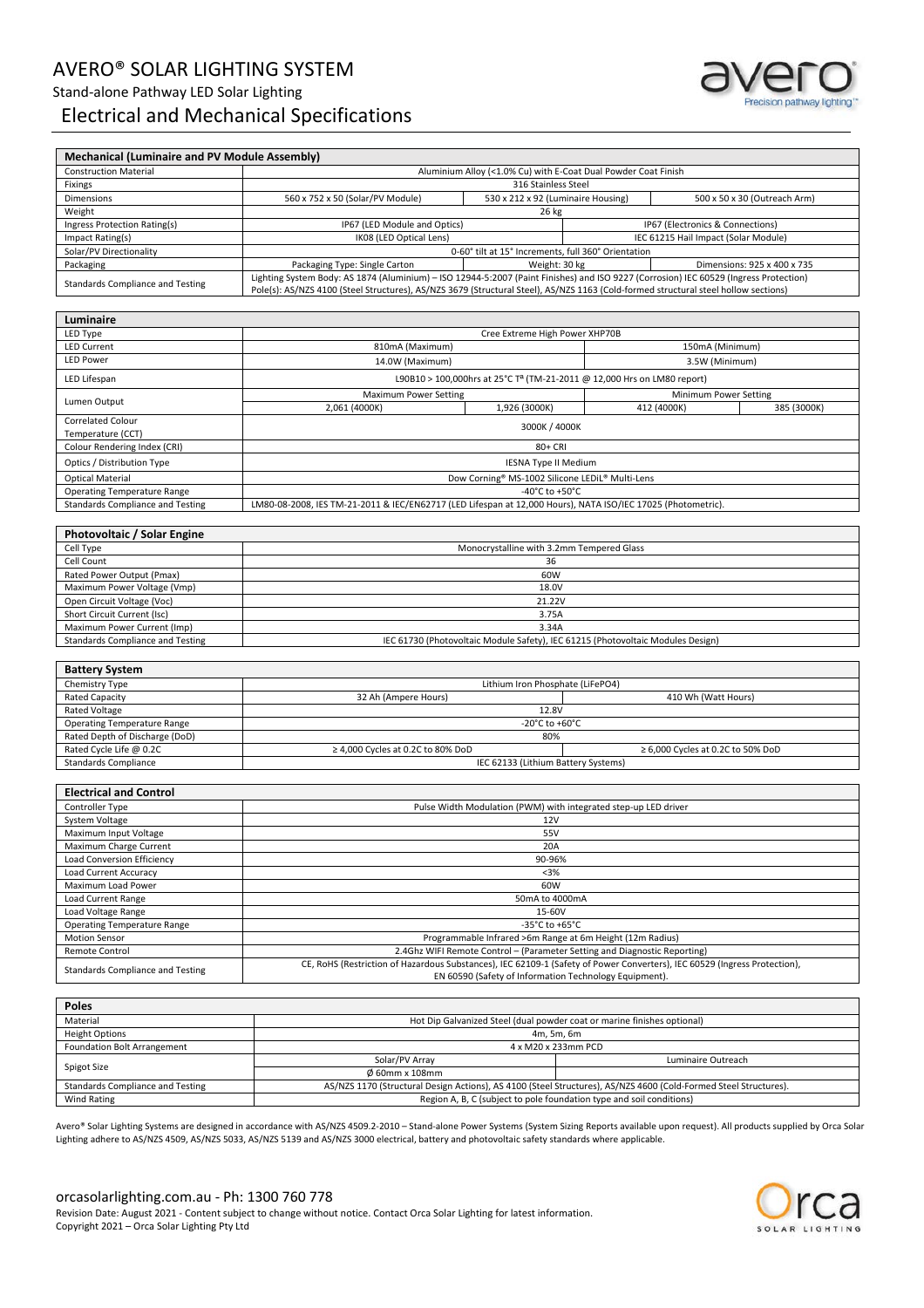AVERO® SOLAR LIGHTING SYSTEM Stand-alone Pathway LED Solar Lighting General Arrangement Detail





orcasolarlighting.com.au - Ph: 1300 760 778

Revision Date: August 2021 - Content subject to change without notice. Contact Orca Solar Lighting for latest information. Copyright 2021 – Orca Solar Lighting Pty Ltd